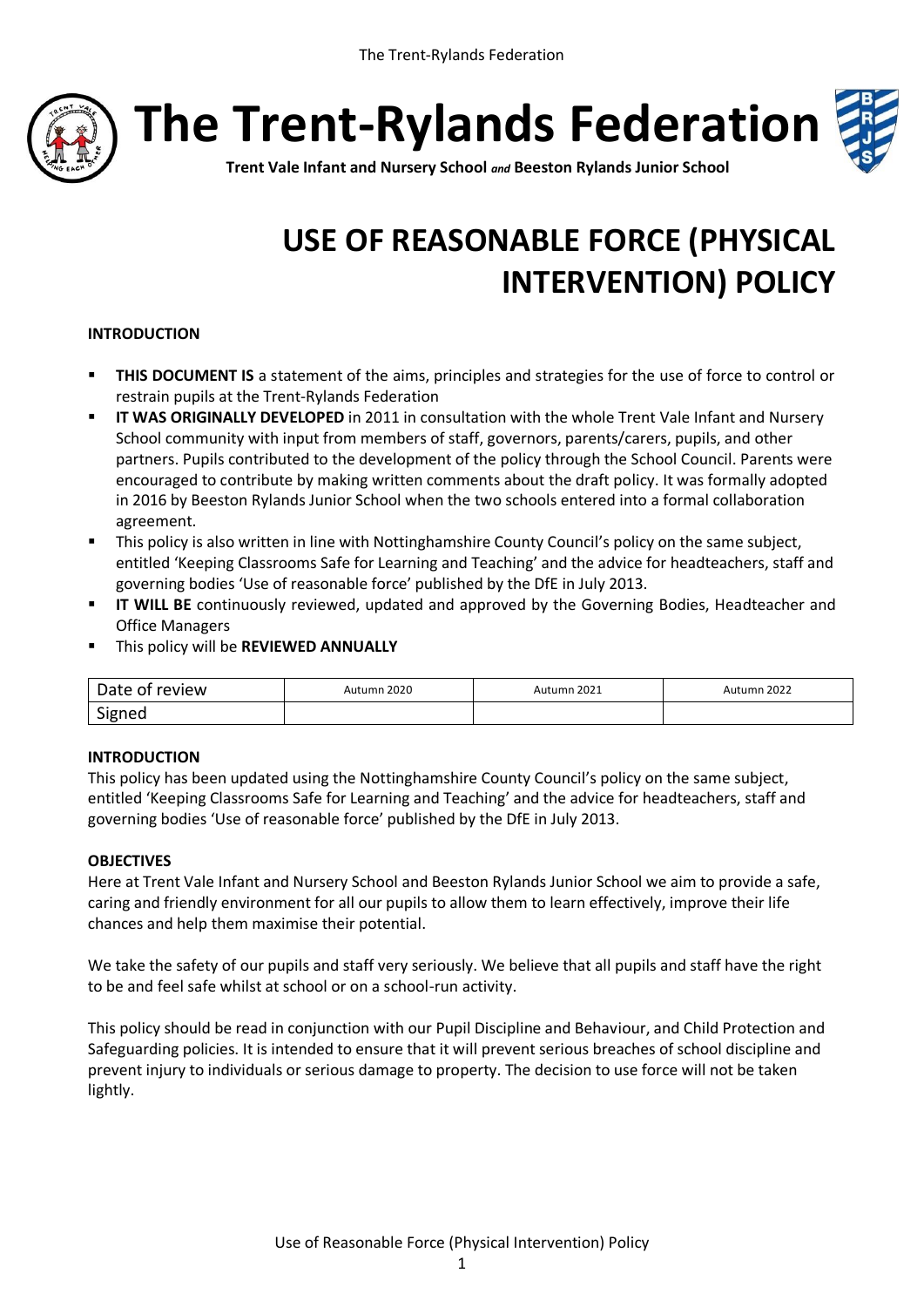## **MINIMISING THE NEED TO USE FORCE**

As a school we are firmly committed to creating a calm and safe environment which minimize the risk of incidents arising that might require the use of reasonable force. We use the Social and Emotional Aspects of Learning (SEAL) curriculum to explore and strengthen emotional responses to situations. We will only use force as a last resort and strongly believe in de-escalating any incidents as they arise to prevent them from reaching a crisis point. Staff will be skilled in promoting and rewarding positive behaviour and will utilise various appropriate techniques in the management of a class environment.

Staff will only use reasonable force when the risks involved in doing so are outweighed by the risks involved by not using force.

# **STAFF AUTHORISED TO USE FORCE**

Under Section 93 of the Education and Inspection Act (2006) the head teacher of our school is empowered to authorise those members of his/her staff who are enabled to use reasonable force.

Here at Trent Vale Infant and Nursery School the head teacher has empowered the following members of staff to use reasonable

- force:
- Teachers and any member of staff who has control or charge of pupils in a given lesson or circumstance have permanent authorisation.
- Other members of staff such as site management and administrative teams also have the power to use reasonable force if a circumstance should arise in which immediate action should be taken.

## **DECIDING WHETHER TO USE FORCE**

Under English law, members of staff are empowered to use reasonable force to prevent a pupil from or stop them continuing:

- committing any offence;
- causing personal injury to, or damage to the property of, any person (including the pupil himself); or,
- prejudicing the maintenance of good order and discipline at the school or among any pupils receiving education at the school, whether during a teaching session or otherwise.

Examples of situations where reasonable force can be used are as follows:-

- remove disruptive children from the classroom where they have refused to follow an instruction to do so;
- prevent a pupils behaving in a way that disrupts a school event or a school trip or visit;
- prevent a pupil leaving the classroom where allowing the pupil to leave would risk their safety or lead to behavior that disrupts the behavior of others;
- prevent a pupil from attacking a member of staff or another pupil, or to stop a fight in the playground;
- restrain a pupil at risk of harming themselves through physical outbursts.

All members of staff will make decisions about when, how and why to use reasonable force. To help staff in making decisions about using reasonable force the following considerations may be useful:

- whether the consequences of not intervening would have seriously endangered the wellbeing of a person;
- whether the consequences of not intervening would have caused serious and significant damage to property;
- whether the chance of achieving the desired outcome in a nonphysical way was low;
- the age, size, gender, developmental maturity of the persons involved.

Staff are also expected to remember that physical intervention is only one option and for behaviours involving extreme levels of risk it may be more appropriate to gain support from other agencies, including the police.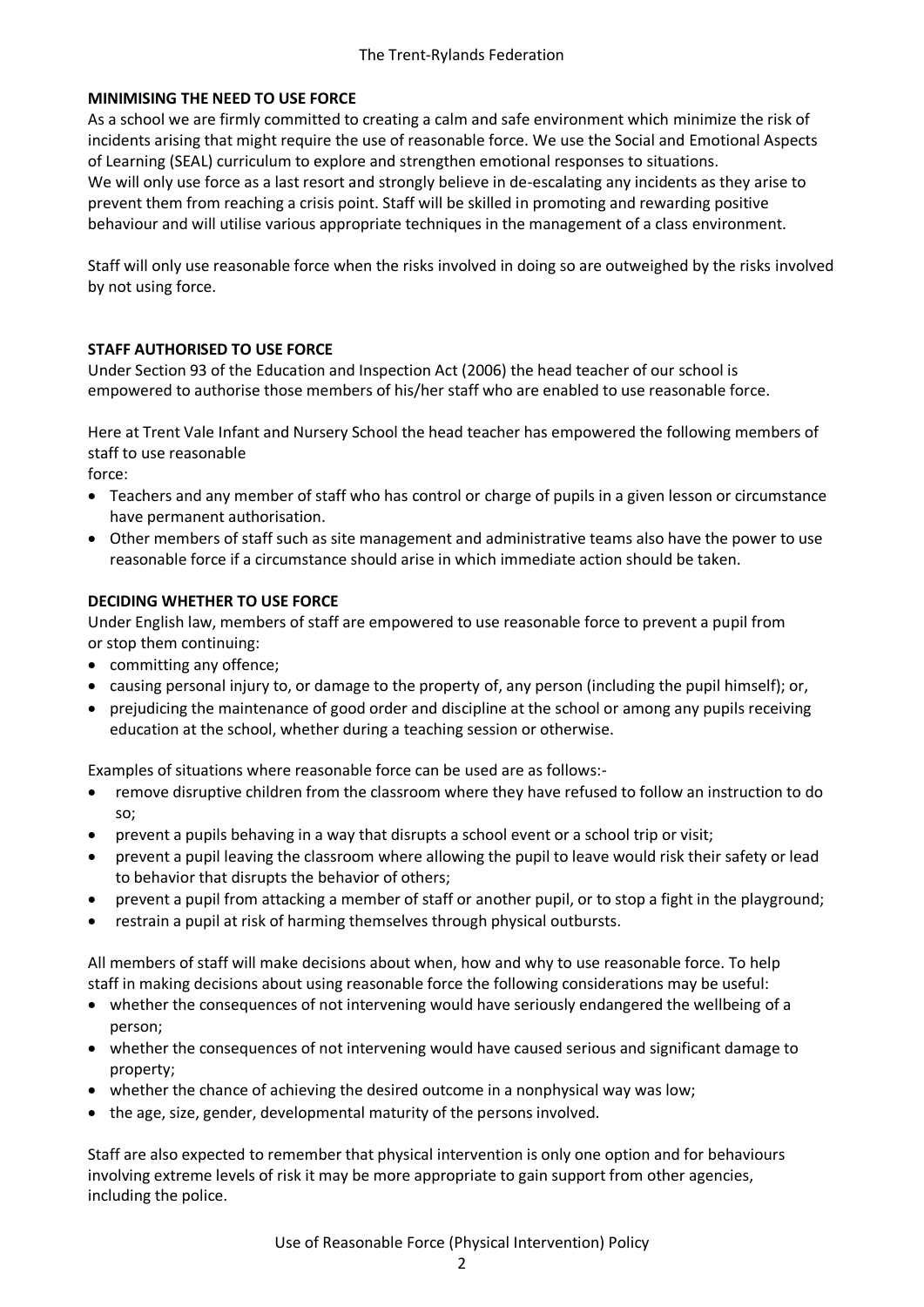Staff will be kept informed and have a duty to inform others about the plans around specific pupils who can present risks to themselves and others. This may include information about SEN, personal circumstance and temporary upset.

## **USING REASONABLE FORCE**

When using force members of staff should only use the minimum amount of force required in achieving the required outcome.

Staff should also use force within the context of existing good practice in nonphysical skills and techniques, such as in the RESPONSE© Strategy:



Staff should, where possible, avoid any type of intervention that is likely to injure a pupil, unless in the most extreme of circumstance where there was no viable alternative. Also staff should avoid using force unless or until another member of staff is present to support, observe or call for assistance.

#### **STAFF TRAINING**

Staff at Trent Vale Infant and Nursery School and Beeston Rylands Junior School, who have been identified as needing training in this area, will access Physical intervention and MAPA® training through the County Council co-ordinator who delivers nationally accredited courses.

These courses provide participants with an insight into recent legislation and guidance that could impact on policy and practice, as well as a range of physical and non-physical strategies to help manage the risks posed by children and young people's behaviour.

Nottinghamshire County Council has adopted the MAPA® (Managing Actual and Potential Aggression) training model, and as such is an 'Approved Training Centre' for Positive Options Ltd, which is a BILD (British Institute of Learning Disability) accredited training programme.

These training programmes will be delivered to staff via whole school inset or by accessing specialist training events, details of which can be found in the physical intervention room on Nottinghamshire's virtual learning platform, Fronter https://nottsslp.org.uk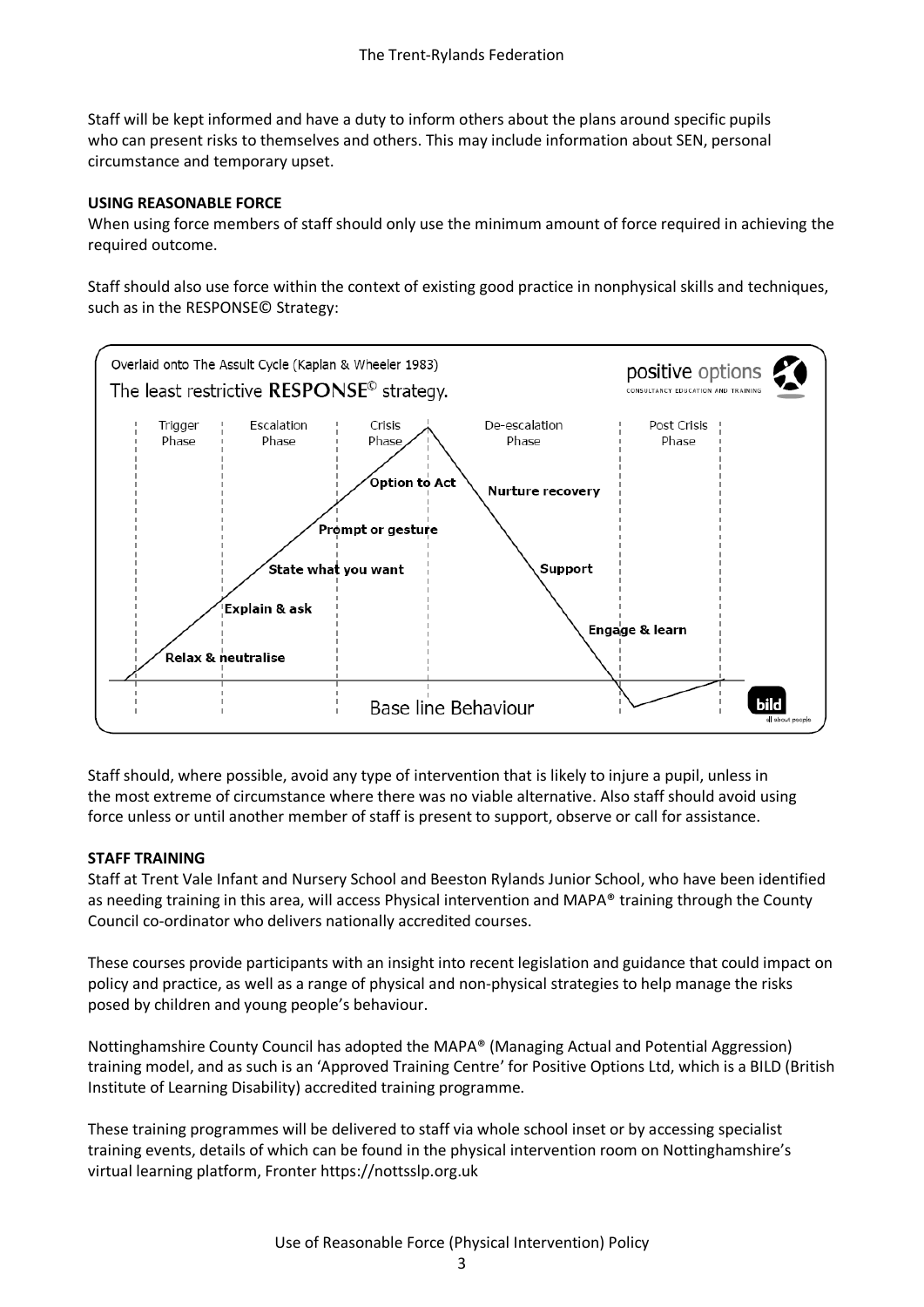Staff who receive this training will be accredited to use the physical elements of MAPA® for a defined period as stated on their certificate. Staff will be expected to attend a refresher course to update their skills and renew their certification every 12-15 months.

## **RECORDING AND REPORTING INCIDENTS**

The governing body will ensure that a procedure is in place, and is followed by staff, for recording and reporting, significant incidents where a member of staff has used force on a pupil. The record must be made as soon as practicable after the incident.

While ultimately only a court of law could decide what is 'significant' in a particular case, in deciding whether or not an incident must be reported, staff should take into account:

- an incident where unreasonable use of force is used on a pupil would always be a significant incident;
- any incident where substantial force has been used (e.g. physically pushing a pupil out of a room) would be significant;
- the use of a restraint technique is significant;
- an incident where a child was very distressed (though clearly not over reacting) would be significant.

In determining whether incidents are significant, schools should consider:

- the pupil's behaviour and the level of risk presented at the time;
- the degree of force used and whether it was proportionate in relation to the behaviour;
- the effect on the pupil or member of staff.

Staff should also bear in mind the age of the child, any special education need or disability or other social factors which might be relevant.

Sometimes an incident might not be considered significant in itself, but forms part of a pattern of repeated behaviour. In this case, although there is no legal requirement to record such incidents, schools are advised to let parents know about them.

Records are important in providing evidence of defensible decision-making in case of a subsequent complaint or investigation. Staff may find it helpful to seek the advice of a senior colleague or a representative of their trade union when compiling a report.

Trent Vale Infant and Nursery School and Beeston Rylands Junior will use the Nottinghamshire County Council electronic health and safety recording system 'WellWorker'. This system enables members of staff to report, using a standardised format, any significant incident where force has been used, or any incident where violence to staff has occurred or been threatened.

## **POST INCIDENT REPORTING**

Following any incidents where force has been appropriate the Headteacher will make arrangements to support the staff and children as these can be upsetting times. This includes staff particularly being directed towards teacher counselling services.

First aid will be administered by a trained first aider and emotional support will be provided as required.

Staff will discuss the situation within 2 days with the Headteacher to see if all procedures were followed and how we could try to avoid further repercussions, learning from the experience.

## **COMPLAINTS AND ALLEGATIONS**

The school has a clear complaints procedure and any complaints would be received in the first instance by the Head teacher. If matters were not resolved then the complainant would take the matter to the Governing Body. Parents wishing to make a complaint will be issued with the guidance detailing the procedures. If the parent wishes to complain along the lines of abuse then the school will follow the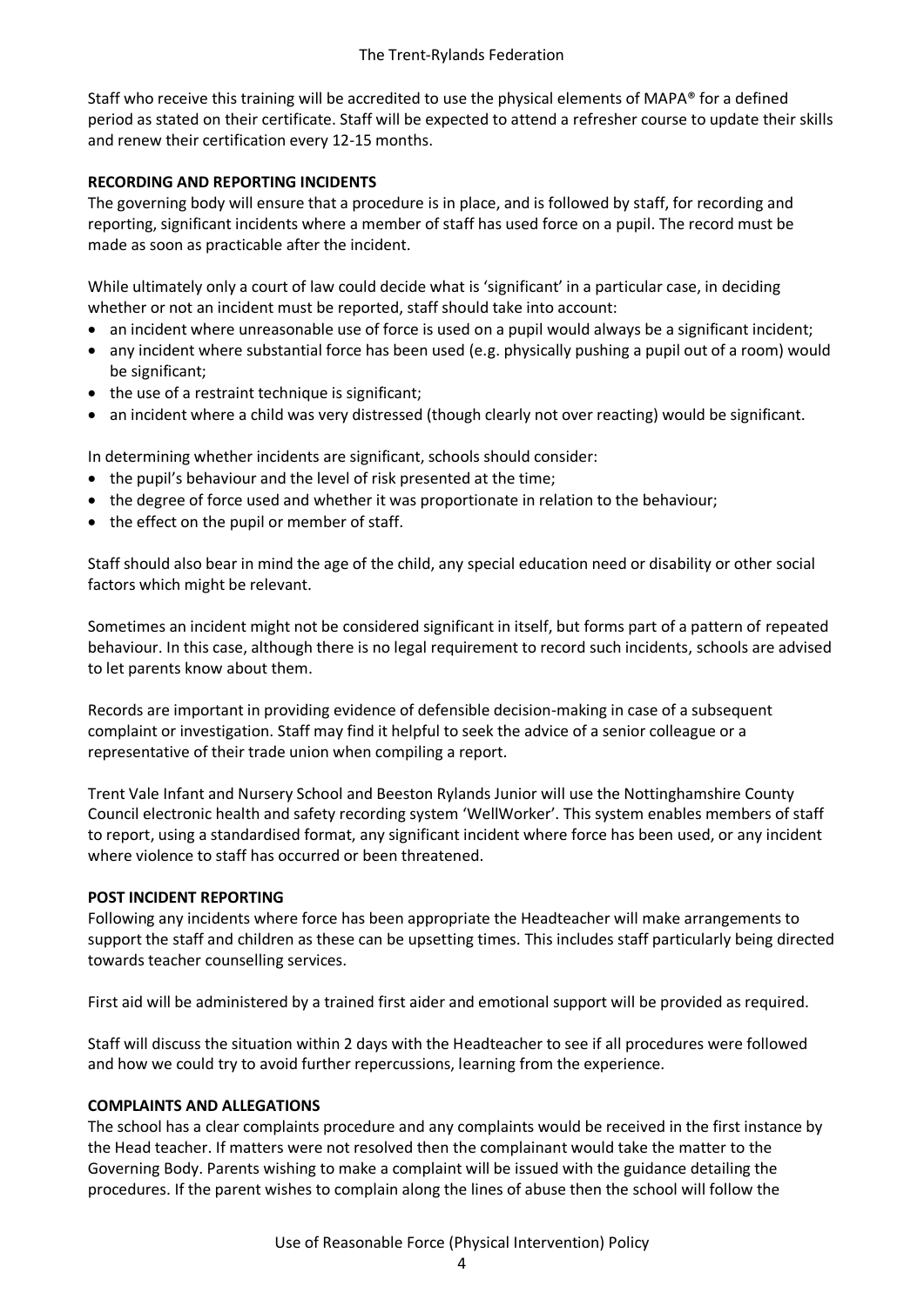guidance set out in Safeguarding Children and Safer Recruitment in Education. We will also make clear to pupils that they have a right, and are able, to question/complain about the use of reasonable force. In addition we will ensure that mechanisms are in place for pupils, parents, carers and staff to voice the opinions, comments or concerns. Complaints and allegations will be taken seriously.

## **MONITORING AND REVIEW**

This policy will be monitored by the school and governors and will be reviewed on an annual basis. The Headteacher and staff will review the schools use of force strategy following any incidents and make any relevant changes to the policy.

The Head Teacher is responsible for the implementation of this policy along with the Child Protection and Safeguarding Link Governors.

## **OTHER POLICY DOCUMENTS THAT UNDERPIN THIS POLICY FOR THE USE OF FORCE**

- **SINGLE EQUALITY POLCIY**
- **ANTI BULLYING POLICY**
- **PUPIL DISCIPLINE AND BEHAVIOUR POLICY**
- NOTTINGHAMSHIRE COUNTY COUNCIL'S POLICY 'KEEPING CLASSROOMS SAFE FOR LEARNING AND TEACHING
- **SPECIAL EDUCATIONAL NEEDS POLICY**
- CHILD PROTECTION AND SAFEGUARDING POLICY
	- INTIMATE CARE POLICY
	- DfE 'USE OF REASONABLE FORCE' advice for headteachers, staff and governing bodies